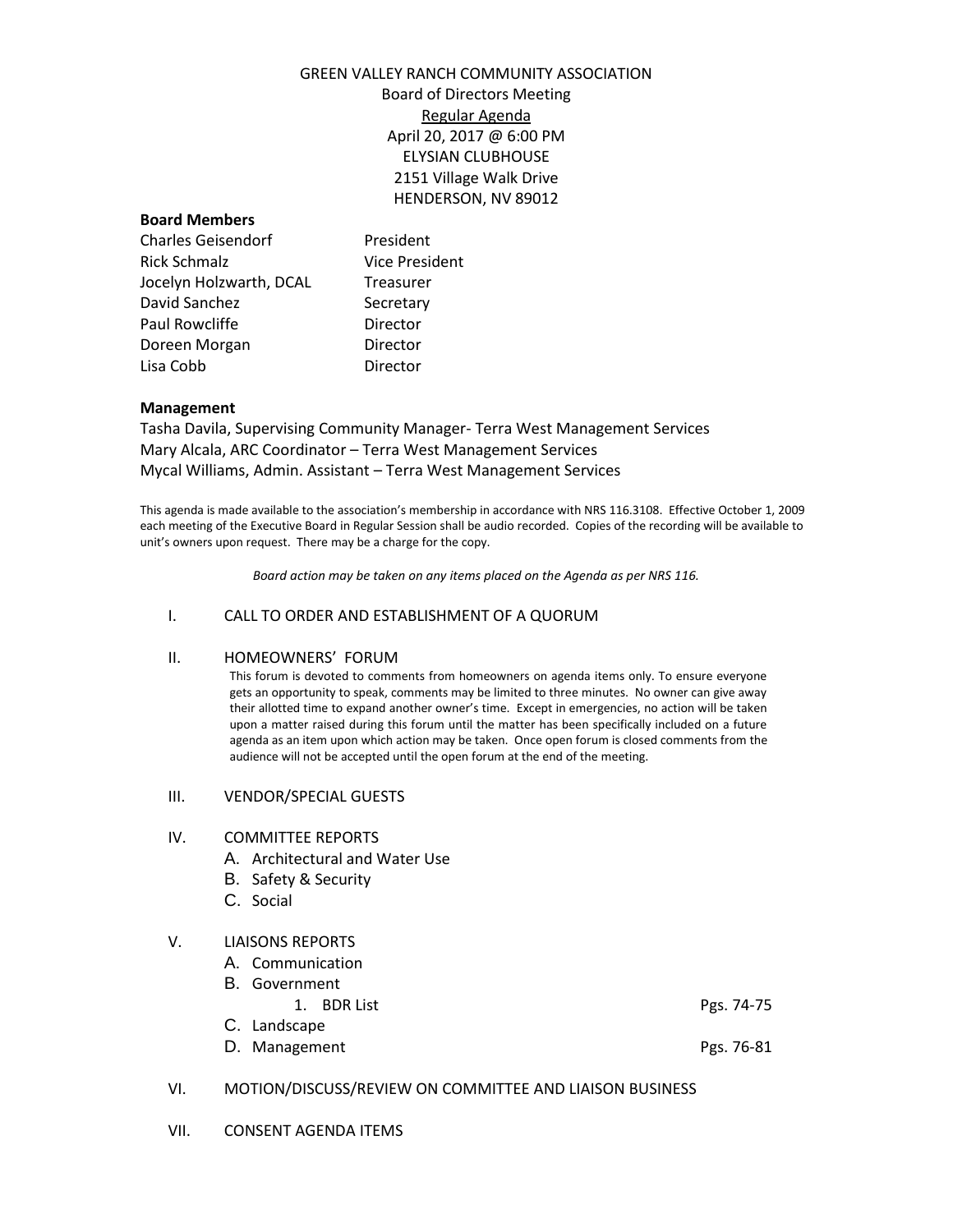Unless an item is pulled for discussion, the Board of Directors will take action on all consent agenda items with one motion, accepting the recommendations as stated on the agenda item. To pull an item for discussion, please notify the Board President before action is taken on the consent agenda items.

| A. Approval of Minutes – March 16, 2017               | Pgs. 83-86   |
|-------------------------------------------------------|--------------|
| B. Acceptance of Financials (January & February 2017) | Pgs. 87-96   |
| C. Review of Litigation Disclosure                    | Pgs. 99-105  |
| D. Next Meeting $-$ May 18, 2017                      |              |
| E. 2016 Pending Reserve Projects                      | Pg. 106      |
| F. 2017 Reserve Projects                              | Pgs. 107-109 |
| G. Project Priority List                              | Pg. 110      |
|                                                       |              |

- VIII. Open Sealed Bids Motion/Discuss/Review to approve management to open sealed bids
- IX. FINANCIAL

A. Treasurers Report

- X. UNFINISHED BUSINESS
	- A. Fountain Hills Power Reimbursement Motion/Discuss/Review to Pg. 112 approve/deny/postpone the association's correspondence to Fountain Hills Board regarding meter# CC028483317-2081.
	- B. Alum-Wood Rafter Installation Bids Motion/Discuss/Review to approve/deny/postpone the bid acceptance to install rafters in Summit Ridge and Strawberry Hills Parks. Parks and Strawberry Hills Parks.
	- C. Landscaping Proposal#10241601SC Motion/Discuss/Review to Pg. 121 approve/deny/postpone the bid from Jaramillo for plant/rock replacement.
	- D. Landscaping Proposal#10241602SC Motion/Discuss/Review to Pg. 122 approve/deny/postpone bid from Jaramillo for plant replacement.

# XI. NEW BUSINESS

- A. Landscaping Proposal#03131706SC Motion/Discuss/Review to Pg. 124 approve/deny/postpone bid from Jaramillo for rock installation
- B. Landscaping Proposal#03211701SC Motion/Discuss/Review to Pg. 125 approve/deny/postpone bid from Jaramillo for rock replenishment
- C. Landscaping Proposal#04051706SC Motion/Discuss/Review to *Handout* approve/deny/postpone bid from Jaramillo for tree installation, NE Corner Preserve and Strawberry Hill
- D. Landscaping Proposal#04051709SC Motion/Discuss/Review to approve/deny/postpone bid from Jaramillo for tree installation, Desert Shadow Trail East of Strawberry Hill **Pg. 127**
- E. Landscaping Proposal#04071702SC Motion/Discuss/Review to Pg. 128 approve/deny/postpone bid from Jaramillo for rock installation, Mountain Ridge from Palomino Village to Friendship Park
- F. Landscaping Proposal#04051708SC Motion/Discuss/Review to Pg. 129 approve/deny/postpone bid from Jaramillo for tree removal behind 39 Trailside
- G. Landscaping Proposal#04051707SC Motion/Discuss/Review to 130approve/deny/postpone bid from Jaramillo for tree removal behind 29 Trailside *Handout*
- H. Landscaping Proposal#04051702KC Motion/Discuss/Review to approve/deny/postpone bid from Jaramillo for xeriscape conversion in Summerwood Circle Park **Pgs. 131-132**
- I. Landscaping Proposal#006281602KC Motion/Discuss/Review to approve/deny/postpone bid from Jaramillo for enhancements west side of Carnegie, from Paseo Verde to Amargosa Trail Pgs. 133-134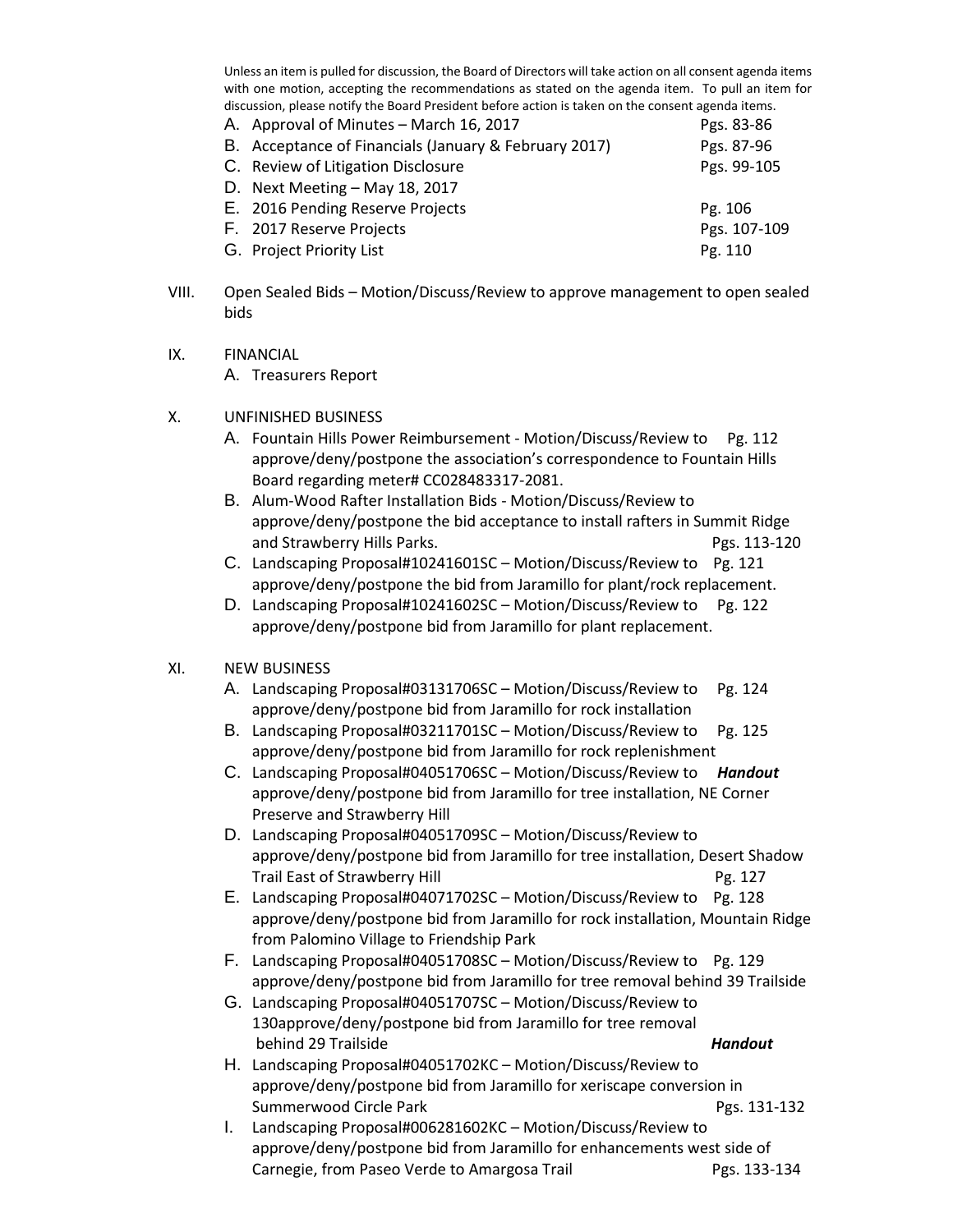| J. | Landscaping Proposal#06281626KC - Motion/Discuss/Review to                      |                                                                          |  |
|----|---------------------------------------------------------------------------------|--------------------------------------------------------------------------|--|
|    | approve/deny/postpone bid from Jaramillo for enhancements                       |                                                                          |  |
|    | west side of Carnegie, from Amargosa Trail to Cozy Hill                         | Pgs. 135-137                                                             |  |
| Κ. | Landscaping Proposal#04071701KC - Motion/Discuss/Review to                      |                                                                          |  |
|    | approve/deny/postpone bid from Jaramillo for plant replacement and rock         |                                                                          |  |
|    | replenishment, east side of Carnegie                                            | Pgs. 138-139                                                             |  |
| L. | Landscaping Proposal#04061701KC - Motion/Discuss/Review to                      |                                                                          |  |
|    | approve/deny/postpone bid from Jaramillo for plant replacement and rock         |                                                                          |  |
|    | replenishment, Carnegie and Paseo Verde Intersection                            | Pgs. 140-141                                                             |  |
|    | M. Landscaping Proposal#04051701KC - Motion/Discuss/Review to                   |                                                                          |  |
|    | approve/deny/postpone bid from Jaramillo for Summerwood Circle Park Sand        |                                                                          |  |
|    | and pony wall removal                                                           | Pg. 142                                                                  |  |
|    | N. Landscaping Proposal#10241602SC - Motion/Discuss/Review to                   |                                                                          |  |
|    | approve/deny/postpone bid from Jaramillo for plant replacement, N. side         |                                                                          |  |
|    | <b>Mountain Ridge</b>                                                           | Pg. 143                                                                  |  |
|    | O. Landscaping Proposal#10241601SC(R-1) - Motion/Discuss/Review to              |                                                                          |  |
|    | approve/deny/postpone bid from Jaramillo for plant replacement, S. side         |                                                                          |  |
|    | Mountain Ridge from Palomino Village to Friendship Park                         | Pg. 144                                                                  |  |
| Р. | Landscaping Proposal#04101702SC - Motion/Discuss/Review to                      |                                                                          |  |
|    | approve/deny/postpone bid from Jaramillo for tree removals,                     |                                                                          |  |
|    | Friendship Park                                                                 | Pg. 145                                                                  |  |
|    | Q. Landscaping Proposal#04101701SC - Motion/Discuss/Review to                   |                                                                          |  |
|    | approve/deny/postpone bid from Jaramillo for tree removals, behind 2147         |                                                                          |  |
|    | Wilbanks                                                                        | Pg. 146                                                                  |  |
| R. | Intertex Proposal#17-1302JH- Motion/Discuss/Review to                           |                                                                          |  |
|    | approve/deny/postpone bid from Intertex sidewalk panels in Crystal Springs      |                                                                          |  |
|    | (Vendor Assessment-Most likely the sprinkler water from the homeowners yard     |                                                                          |  |
|    | is getting under the concrete and undermining the sub-base)                     | Pgs. 147-151                                                             |  |
| S. | Intertex Proposal#17-1594JH- Motion/Discuss/Review to                           |                                                                          |  |
|    | approve/deny/postpone bid from Intertex wall caps                               |                                                                          |  |
|    | in Summerwood Circle Park                                                       | Pgs. 152-157                                                             |  |
| Τ. |                                                                                 | Lighting Upgrade Proposal-Motion/Discuss/Review to approve/deny/postpone |  |
|    | bid from Matthews Electrical Services for lighting upgrade at Cozy Hill and     |                                                                          |  |
|    | Carnegie for Holiday Lighting                                                   | Pg. 158                                                                  |  |
|    | U. City of Henderson Curb Agreement Addendum (Yellow Curbs)-                    |                                                                          |  |
|    | Motion/Discuss/Review to approve/deny/postpone the addendum as                  |                                                                          |  |
|    | presented                                                                       | Pgs. 159-160                                                             |  |
|    | V. ISG Aluminum Riser Cap Proposal - Motion/Discuss/Review to                   |                                                                          |  |
|    | approve/deny/postpone bid to replace all stake<br>lighting with Aluminum Risers |                                                                          |  |
|    | W. Summerwood Circle Park Playground Replacement RFP -                          | Pgs. 161-166                                                             |  |
|    | Motion/Discuss/Review to approve/deny/postpone the RFP/Specs                    | <b>Handout</b>                                                           |  |
|    | X. Bella Vista ARC Request for No Parking/Dumpster Signs -                      |                                                                          |  |
|    | Motion/Discuss/Review to approve/deny/postpone the ARC application as           |                                                                          |  |
|    | submitted with Committee recommendation.                                        | <b>Handout</b>                                                           |  |
|    |                                                                                 |                                                                          |  |